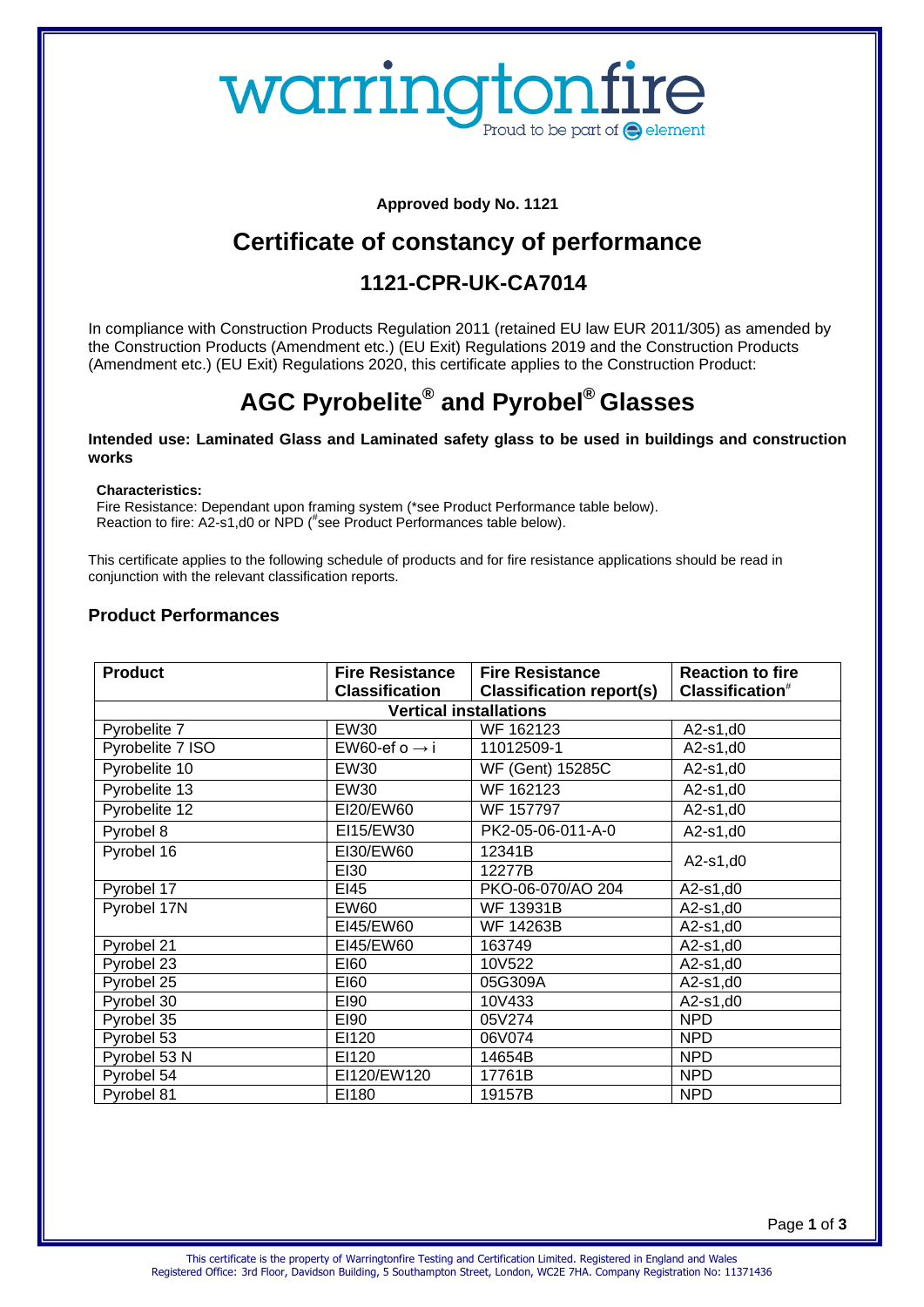# Warringtonfire

| Pyrobelite 7 EG/                | <b>EW30</b> | 13238B                 | <b>NPD</b> |  |
|---------------------------------|-------------|------------------------|------------|--|
| Pyrobelite 11                   |             |                        |            |  |
| Pyrobelite 9 EG                 | EI20/EW30   | WF (Gent) 16015A Rev 2 | <b>NPD</b> |  |
| Pyrobelite 12 EG                | EI20/EW60   | 162206                 | <b>NPD</b> |  |
| Pyrobel 8 EG                    | EI15/EW30   | PK2-05-07-008-A-0      | <b>NPD</b> |  |
| Pyrobel 16 EG                   | EI30/EW30   | 13697B                 | <b>NPD</b> |  |
| Pyrobel 17 EG                   | EI45        | 162206                 | <b>NPD</b> |  |
| Pyrobel 17 N EG                 | EW60        | <b>WF 13931B</b>       | <b>NPD</b> |  |
|                                 | EI45/EW60   | WF 14263B              | <b>NPD</b> |  |
| Pyrobel 21 EG                   | EI45/EW60   | 163749                 | <b>NPD</b> |  |
| Pyrobel 23 EG                   | E160        | 10V522                 | <b>NPD</b> |  |
| Pyrobel 25 EG                   | E160        | 05V065                 | <b>NPD</b> |  |
| Pyrobel 30 EG                   | E190        | 10V433                 | NPD        |  |
| Pyrobel 35 EG                   | E190        | 162206                 | <b>NPD</b> |  |
| Pyrobel 53 EG                   | EI120       |                        | <b>NPD</b> |  |
| Pyrobel 54 EG                   | EI120/EW120 | 17761B/165341          | <b>NPD</b> |  |
| Pyrobel 53 N EG                 | EI120       | 14654B                 | <b>NPD</b> |  |
| Pyrobel 81 EG                   | EI180       | 19157B                 | NPD        |  |
| <b>Horizontal installations</b> |             |                        |            |  |
| Pyrobel 19H                     | EI30        | PK20305004A1           | <b>NPD</b> |  |
| Pyrobel 23H                     | EI45        | PK20304004A1           | <b>NPD</b> |  |
| Pyrobel 28H                     | E160        | PK20304005A1           | <b>NPD</b> |  |
| Pyrobel 33H                     | REI60       | 02022/16/Z00NZP/e      | <b>NPD</b> |  |

Page **2** of **3**